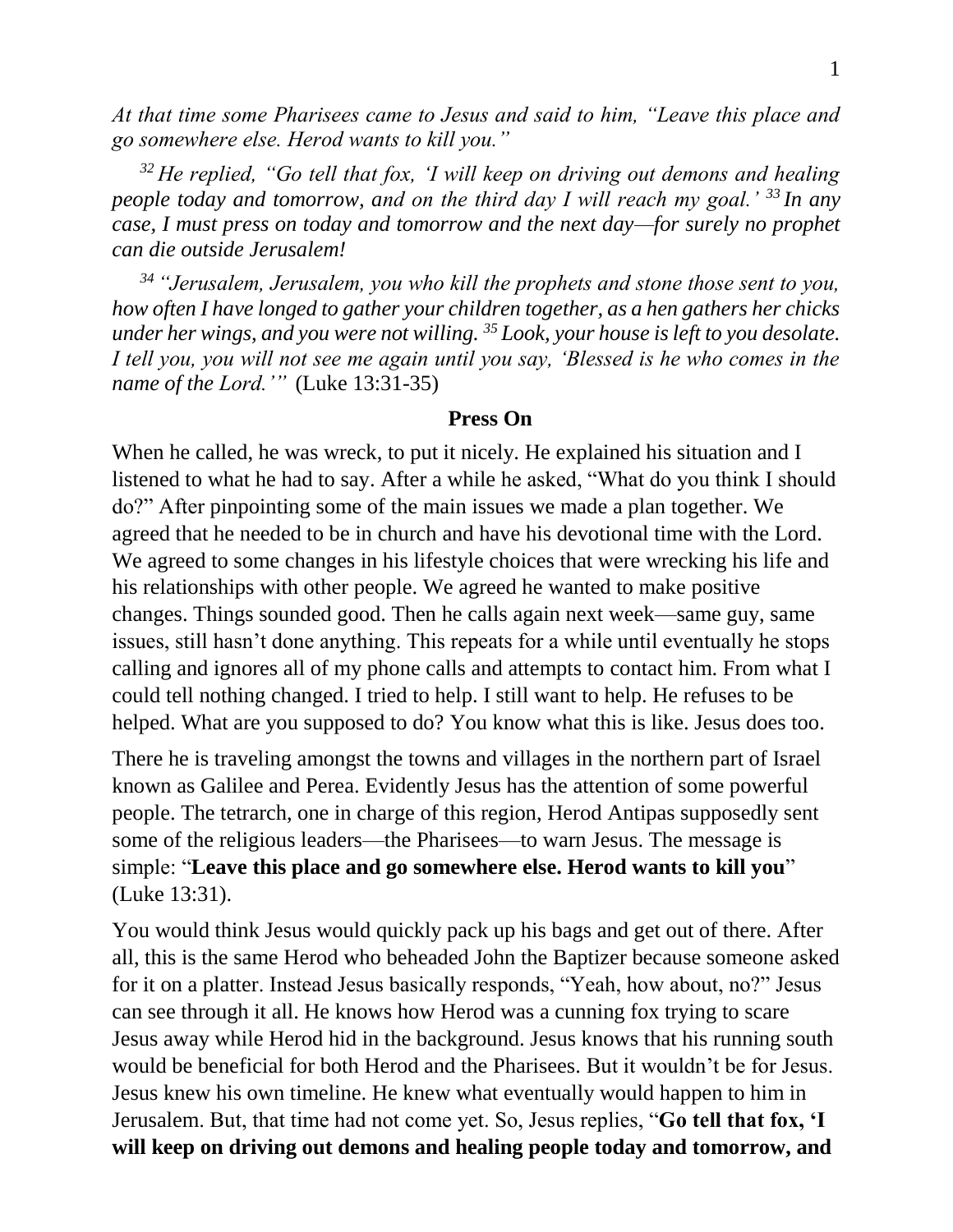## **on the third day I will reach my goal.' <sup>33</sup> In any case, I must press on today and tomorrow and the next day—for surely no prophet can die outside Jerusalem**" (v.32,33).

I think about how I react when someone has rejected the Good News. I think about my response when I have a pretty good feeling about how someone might react. It's hard to be willing to share again when it's been rejected once before. It's hard not to blame ourselves—maybe I could have said something differently, maybe I should have done this instead…It's not hard to get upset with the person because you have exactly what they need but they don't want to listen. If we were in Jesus' sandals, we may have advised him to do something quite differently. Why poke the proverbial fox? Why stick around? They obviously don't want you up here, Jesus.

Instead, Jesus loves them, "**Jerusalem, Jerusalem, you who kill the prophets and stone those sent to you, how often I have longed to gather your children together, as a hen gathers her chicks under her wings, and you were not willing. <sup>35</sup>Look, your house is left to you desolate. I tell you, you will not see me again until you say, 'Blessed is he who comes in the name of the Lord'**" (v.34-35). God had sent prophet after prophet to lead his people back to him. He had been relentless. He did not stop. Even when his people killed his messengers and hurled rocks to stone them, the Lord continued to send them. Why? Because he wants to gather them to him. He wants to protect them. God wants all to be saved. He does not take pleasure in the death of the wicked. He does not immediately burn those who reject him in hell fire.

And thanks be to God this is true for them and for us. No, we haven't looked to kill any of His prophets. And, you are right, we haven't picked up stones to throw at his messengers. The fact is you picked yourself up to be here today to hear his messenger and be fed with His Word. At the same time, what certain things do you hear God's Word tell you that you don't want to hear? More often than not, you know what God calls you to do in your life. We even will say, "I know…I should…I need to…" but then we don't. Think about it; what is it for you? Is it how he calls you to love even those who have not loved you? Is it what how he calls us to treat his gift of sex and marriage? Is it how we are to honor and respect those placed in governing positions over us? Maybe there's that pet sin that you choose to keep around because it has its hook on you and you're listening to the lie that life won't be good enough without it. There's the grudge that you are holding onto because she said that about you and you promised you would never forget it. You know there is something that you really need to do; you want to do it because it is following God's will. But right now is just not the time. You've heard the message preached. You've heard God calling to you to turn from your sin and live.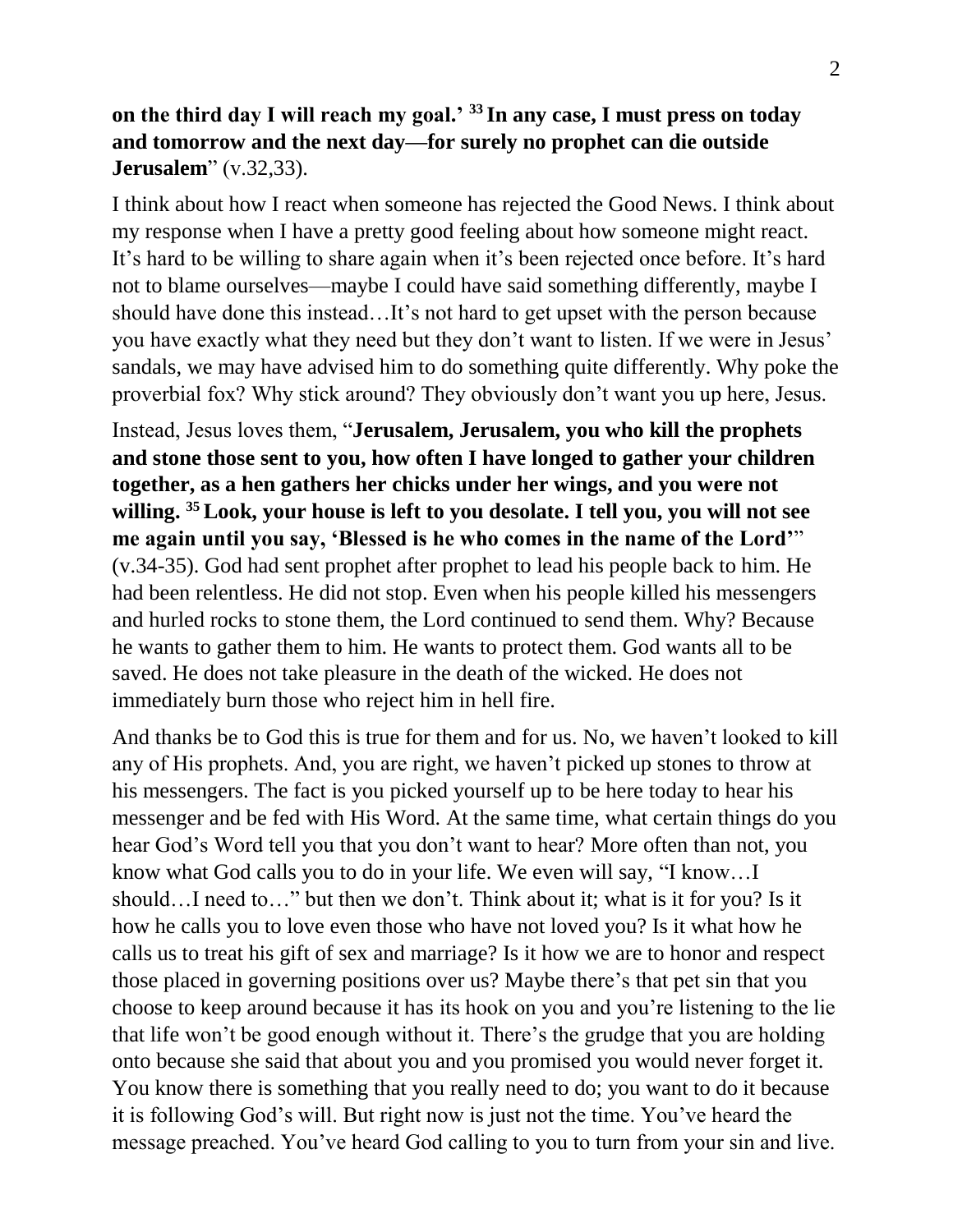But you don't want to today. Maybe later. That's rejecting the message just as much as throwing stones at it.

Then there are times when we can feel Jesus trying to bring us under his wings to protect and we do our best to run away. He says come to me and I'll give you rest, but instead you might try to find "rest" in doing more, fulfilling certain life goals, achieving these experiences, there's always way more work. He promises you forgiveness full and free to calm your troubled heart, instead you might insist that you have to feel worse for what you did wrong to pay for what you did. Here's Jesus wanting to gather you in to feed you with Word and Sacrament, but your mind is off thinking about who knows what and so you leave with your soul still starving. Here is the Lord wanting to help you, and look at how we so often react. Why?

Because following Jesus isn't always easy. He tells us to follow him means we must pick up our crosses—that is, saying "no" to self. Following him doesn't mean you will have glory in this world. Having as comfortable life as your neighbor may not be what God has in store for you. God may call you to suffer greatly. Like Jesus, you will face rejection. And, by nature, we want easier. We want the shortcut. We convince ourselves that that way is better when Jesus clearly tells us he is the Way, the Truth, and the life. What is Jesus supposed to do for us who so often refuse his help?

He presses on. He keeps teaching, preaching, and coming to you. He knows how tempting this all is for you. But he's not going to let anything stop him completing his mission and goal. Whether it is real or not, Herod can threaten all he wants. Jesus has work to do. He's going to keep on driving out the demons and healing the sick and when the time is right, he will reach his goal. Jesus knows where he is going to end up: **surely no prophet can die outside of Jerusalem.** It's an indictment on the entire nation of Israel, their history, and how they treated God's messengers. Here is Jesus, the greatest prophet, where else should he die but Jerusalem? He knows it! And still he is determined to go because this is his end. This is his goal. To die in Jerusalem for you.

Jesus would take no shortcuts along the way though many were offered. There would be temptations from Satan himself, political rulers, and religious leaders but with his face set on Jerusalem Jesus will eventually go only once all of his work in Galilee is done. And even then nothing is going to turn him away. He goes knowing that he will the face the worst rejection. A close friend would betray him. A close follower will deny him. Those he came to save would not receive him but would call out, "Crucify him." He would pick up his cross for us who cannot carry our crosses on our own. Those he prays for forgiveness will drive nails through his